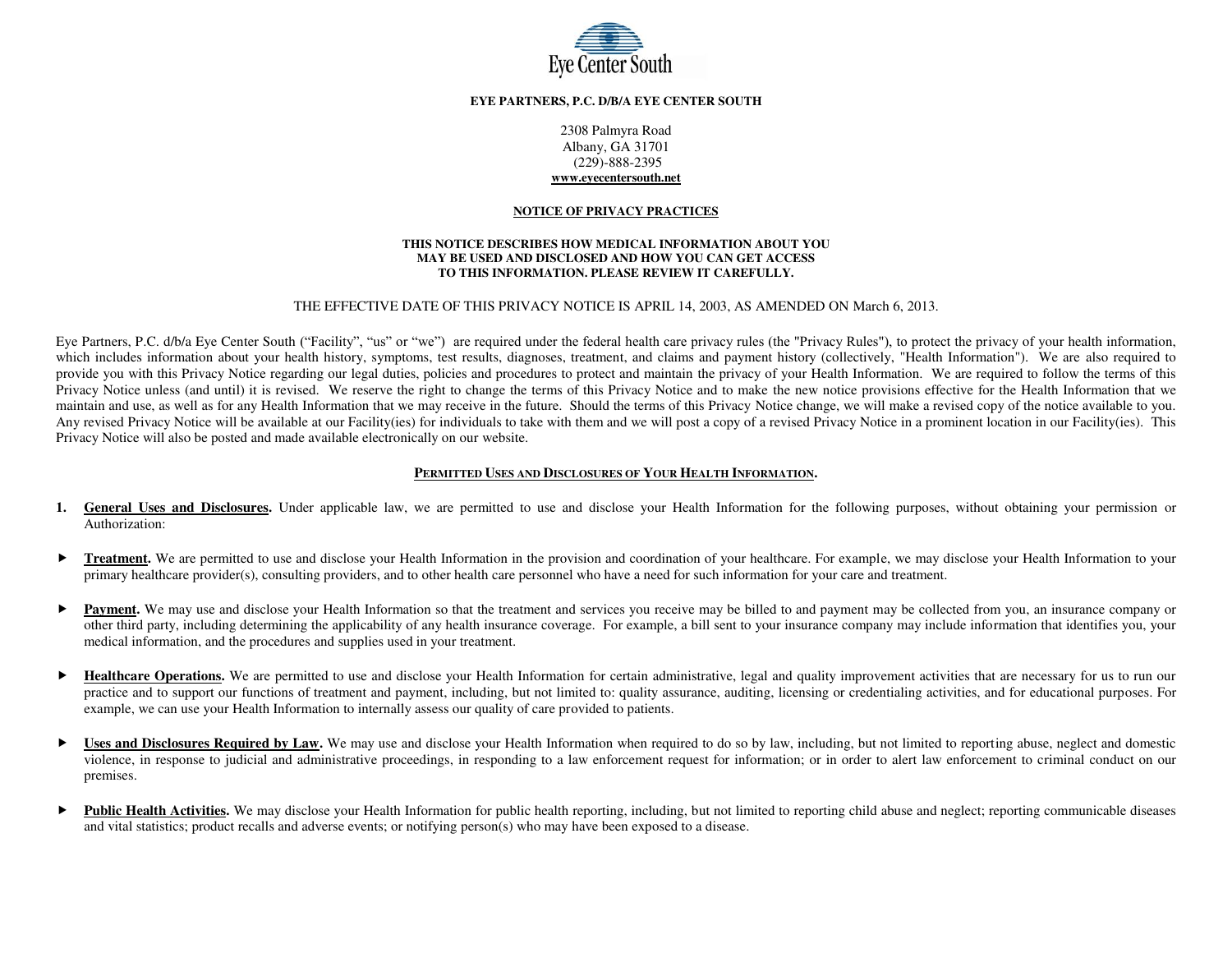

- **Abuse, Neglect, or Domestic Violence.** We may disclose your Health Information to a local, state, or federal government authority if we have a reasonable belief of abuse, neglect or domestic Violence. We may disclose you violence.
- **Regulatory Agencies.** We may disclose your Health Information to a healthcare oversight agency for activities authorized by law, including, but not limited to, licensure investigations and inspections. These activities are necessary for the government and certain private health oversight agencies to monitor the healthcare system, government programs, and compliance with civil rights.
- ▶ **Judicial and Administrative Proceedings.** We may disclose your Health Information in judicial and administrative proceedings, as well as in response to an order of a court, administrative tribunal, or in response to a subpoena, summons, warrant, discovery request, or similar legal request.
- **Law Enforcement Purposes.** We may disclose your Health Information to law enforcement officials when required to do so by law.
- **Coroners, Medical Examiners, Funeral Directors.** We may disclose your Health Information to a coroner or medical examiner. This may be necessary, for example, to determine a cause of death. We may also disclose your Health Information to funeral directors, as necessary, to carry out their duties.
- **Drgan Donation.** We may disclose your Health Information to organ procurement organizations or other entities engaged in the procurement, banking, or transplantation of cadaveric organs, eyes, or tissues.
- **Research.** Under certain circumstances, we may disclose your Health Information to researchers when their clinical research study has been approved and where certain safeguards are in place to ensure the privacy and protection of your Health Information.
- **Threats to Health and Safety.** We may use or disclose your Health Information if we believe, in good faith, that the use or disclosure is necessary to prevent or lessen a serious or imminent threat to the health or safety of a person or the public, or is necessary for law enforcement to identify or apprehend an individual.
- **Specialized Government Functions.** We may disclose your Health Information to authorized federal officials for national security reasons and the Department of State for medical suitability determinations. We may also disclose your Health Information to authorized federal officials for the provision of protective services to the President of the United States or to foreign heads of state or to conduct related investigations. If you are a member of the U.S. Armed Forces, we may disclose your Health Information as required by military command authorities.
- Inmates. If you are an inmate of a correctional institution or under the custody of a law enforcement official, we may disclose your Health Information to the correctional institution or law enforcement official, where such information is necessary for the institution to provide you with healthcare; to protect your health or safety, or the health or safety of others; or for the safety and security of the correctional institution.
- ► Workers' Compensation. We may disclose your Health Information as authorized by and to the extent necessary to comply with laws relating to workers' compensation or other similar programs that provide benefits for work-related injuries or illnesses without regard to fault.
- ► Fundraising. We may use or disclose your Health Information to make a fundraising communication to you for the purpose of raising funds for our own benefit. With each fundraising communication, we will provide you with an opportunity to elect not to receive any further fundraising communication. We will also make reasonable efforts to ensure that if you opt out of such communications you are not sent future fundraising communications. We may also use, or disclose to a business associate or to an institutionally related foundation, the following Health Information for the purpose of raising funds for our own benefit: (a) demographic information relating to you, including your name, address, other contact information, age, gender, and date of birth; (b) the dates of healthcare provided to you; (c) the department or area of service that provided you treatment; (d) your treating physician; (e) outcome information; and (f) your health insurance status.
- Marketing. We may use or disclose your Health Information to make a marketing communication to you that occurs in a face-to-face encounter with us or which concerns a promotional gift of nominal value provided by us.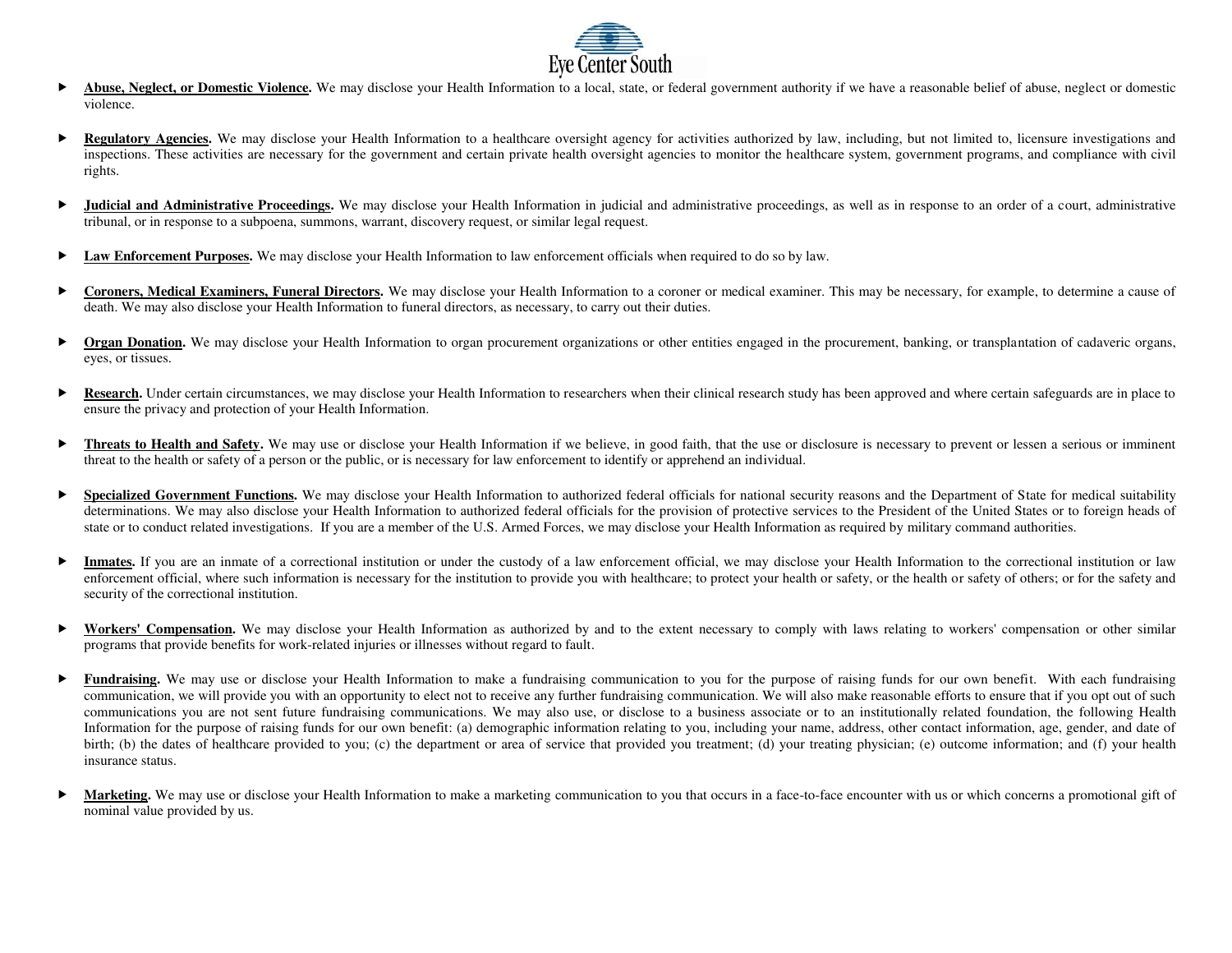

- **Refill Reminders, Care Coordination, Alternative Therapies.** We may provide you with refill reminders about a drug or biologic that is currently being prescribed for you, but only if any financial remuneration received by us in exchange for making the communication is reasonably related to our cost of making the communication. Except where we receive financial remuneration in exchange for making the communication, we may communicate with you for the following treatment and health care operations purposes: (a) for your treatment including case management or care coordination, or to direct or recommend alternative treatments, therapies, healthcare providers, or settings of care; (b) to describe a health-related product or service (or payment for such product or service) that is provided by, or included in a plan of benefits, including communications about a healthcare provider network or health plan network; replacement of or enhancements to, a health plan; and or (c) for case management or care coordination, contacting of individuals with information about treatment alternatives, and related functions to the extent these activities are not considered treatment.
- **Business Associates.** We may disclose your Health Information to business associates who provide services to us pursuant to a written agreement that contains terms regarding protection of your Health Information. Our business associates are required to protect the confidentiality of your Health Information.
- ▶ Other Uses and Disclosures. In addition to the reasons outlined above, we may use and disclose your Health Information for other purposes permitted by applicable law.
- **2.** Uses and Disclosures Which Require Patient Opportunity to Verbally Agree or Object. Under applicable law, we are permitted to use and disclose your Health Information: (a) for the creation of facility directories, (b) to disaster relief agencies, and (c) to family members, close personal friends or any other person identified by you, if the information is directly relevant to that person's involvement in your care or treatment. Except in emergency situations, you will be notified in advance and have the opportunity to verbally agree or object to this use and disclosure of your Health Information.
- **3.** Uses and Disclosures Which Require Written Authorization. As required by applicable law, all other uses and disclosures of your Health Information (not described above) will be made only with your written permission, which is called an Authorization. For example:
- **Psychotherapy Notes.** If we maintain psychotherapy notes, we must obtain your Authorization for any use or disclosure of such psychotherapy notes, except: to carry out the following treatment, payment, or health care operations: (a) use by the originator of the psychotherapy notes for treatment; (b) use or disclosure by us for our own training programs in which students, trainees, or practitioners in mental health learn under supervision to practice or improve their skills in group, joint, family, or individual counseling; or (c) use or disclosure by us to defend ourselves in a legal action or other proceeding brought by you.
- **Certain Marketing Purposes.** If we receive financial remuneration in exchange for making a marketing communication we must obtain your Authorization for any use or disclosure of Health Information other than a face-to-face communication made by us to you, or for a promotional gift of nominal value provided by us.
- **Sale of Health Information.** We must obtain your Authorization for any sale of your Health Information and such Authorization will state that the disclosure will result in our receiving remuneration.
- **4. Revoking Your Authorization.** You may revoke your Authorization in writing at any time. The revocation of your Authorization will be effective immediately, except to the extent that: we have relied upon it previously for the use and disclosure of your Health Information; if the Authorization was obtained as a condition of obtaining insurance coverage where other law provides the insurer with the right to contest a claim under the policy or the policy itself; or where your Health Information was obtained as part of a research study and is necessary to maintain the integrity of the study.

# **PATIENT RIGHTS**

You have the following rights concerning your Health Information:

**1. Right to Receive Written Notification of a Breach of Your Unsecured Health Information**. You have the right to receive written notification of a breach of your unsecured Health Information if it has been accessed, used, acquired, or disclosed in a manner not permitted by the Privacy Rules, which compromises the security or privacy of your Health Information. We will provide this notification by first-class mail or, if necessary, by such other substituted forms of communication allowable by law or you may request in writing to receive a notification of a breach by electronic mail.